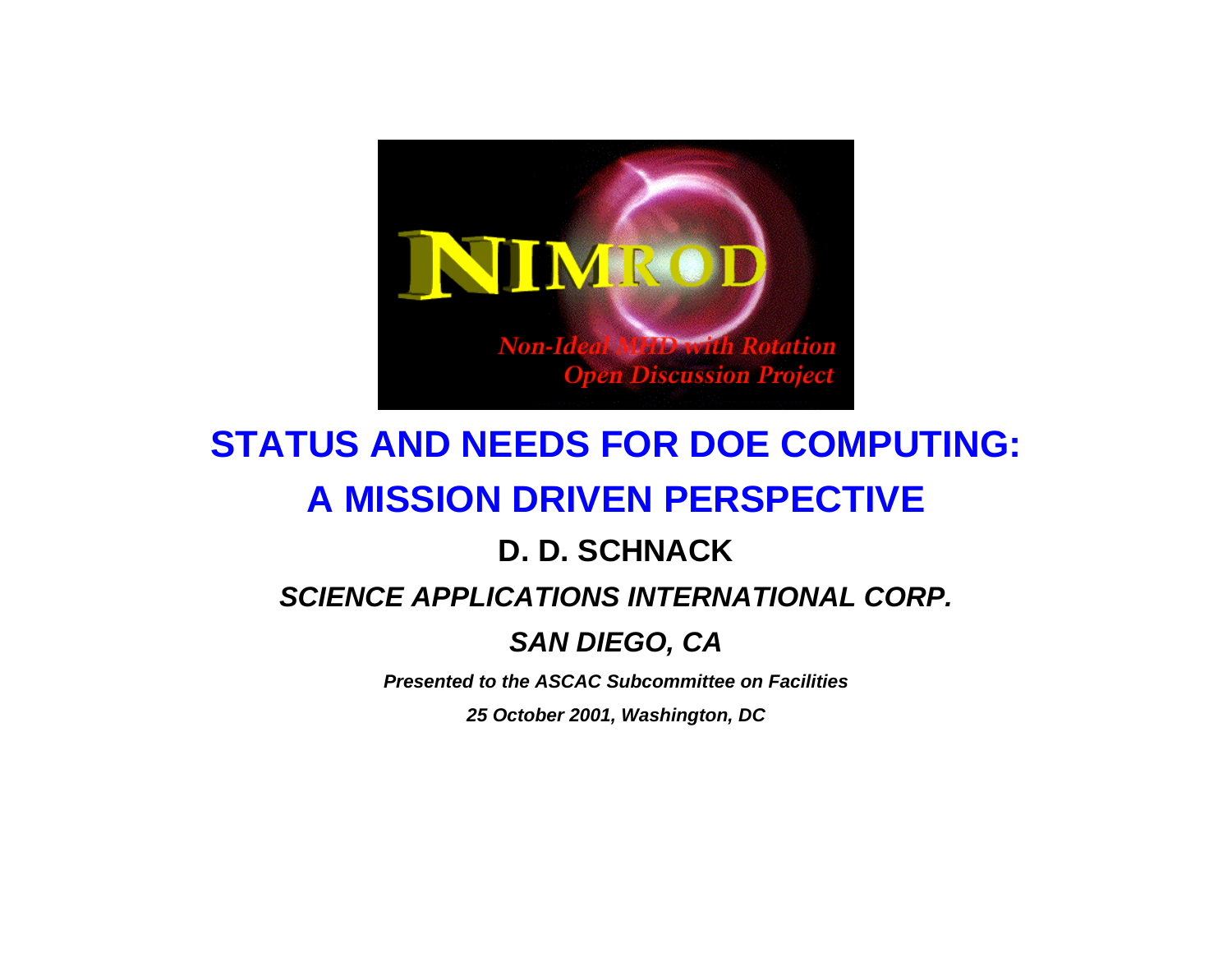## **OUTLINE**

- **Mission needs for DOE computing facilities** 
	- **Example: Fusion Energy Sciences**
- **Background: The development of DOE computing within the fusion program (OFES)**
- **How computing relates to the present OFES mission**
- **Computational Projects within OFES** 
	- **Example: The NIMROD Project**
- **Are present DOE facilities meeting our mission needs?**
- **A vision for the direction of computing to support DOE missions**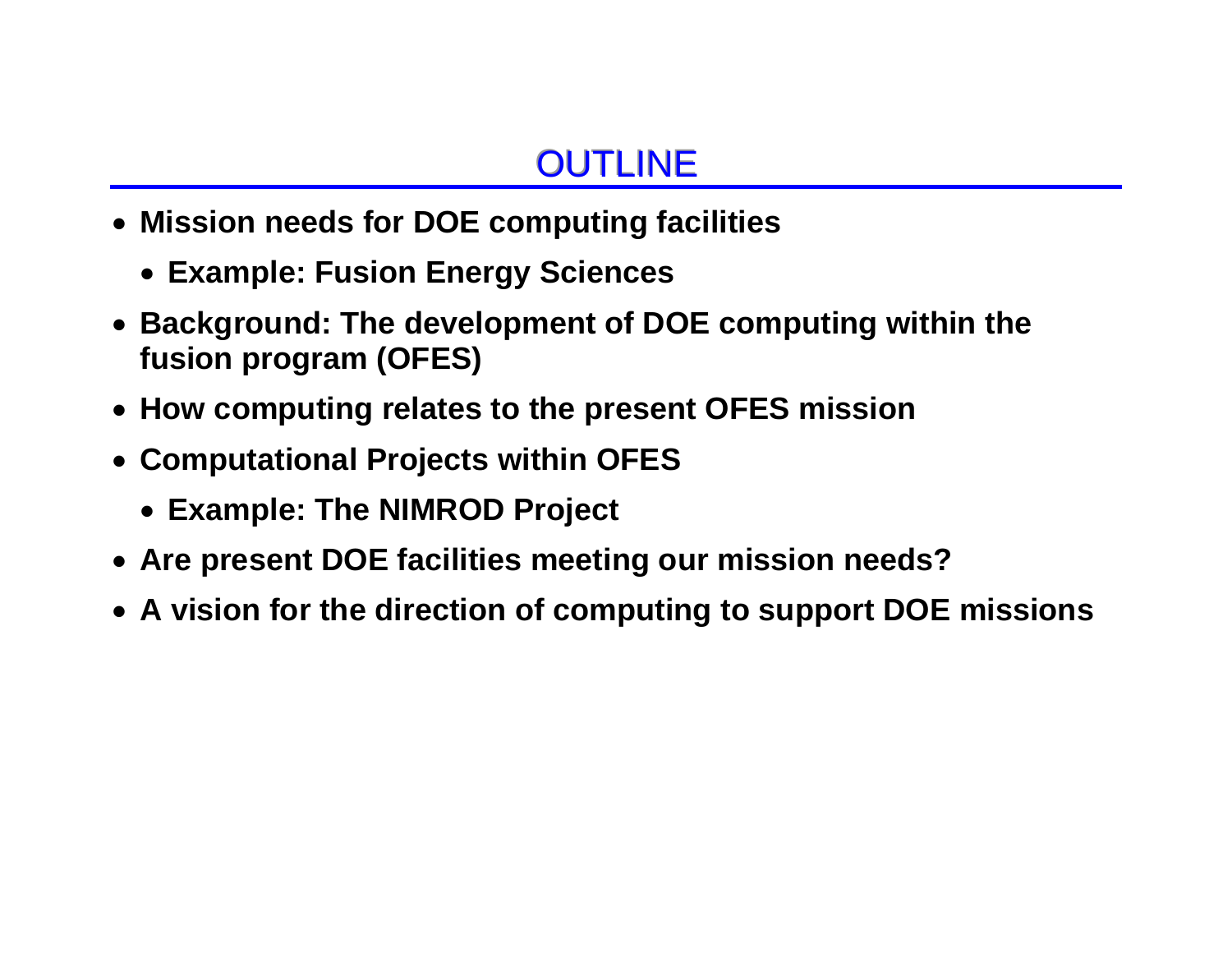### PERSONAL EXPERIENCE WITH DOE COMPUTING

- **Continuous user of DOE computing facilities since 1973** 
	- **pre-history => CTRCC => MFECC => NERSC=>???**
- **Staff member of CTRCC and MFECC at LLNL**
- **Personally developed many large scale computational models that used these facilities**
- **Project leader for the NIMROD Project** 
	- **Large scale, multi-disciplinary, multi-institutional computational project within OFES**
- **I am not a computer scientist, but I must solve real programmatic problems that require advanced computing resources**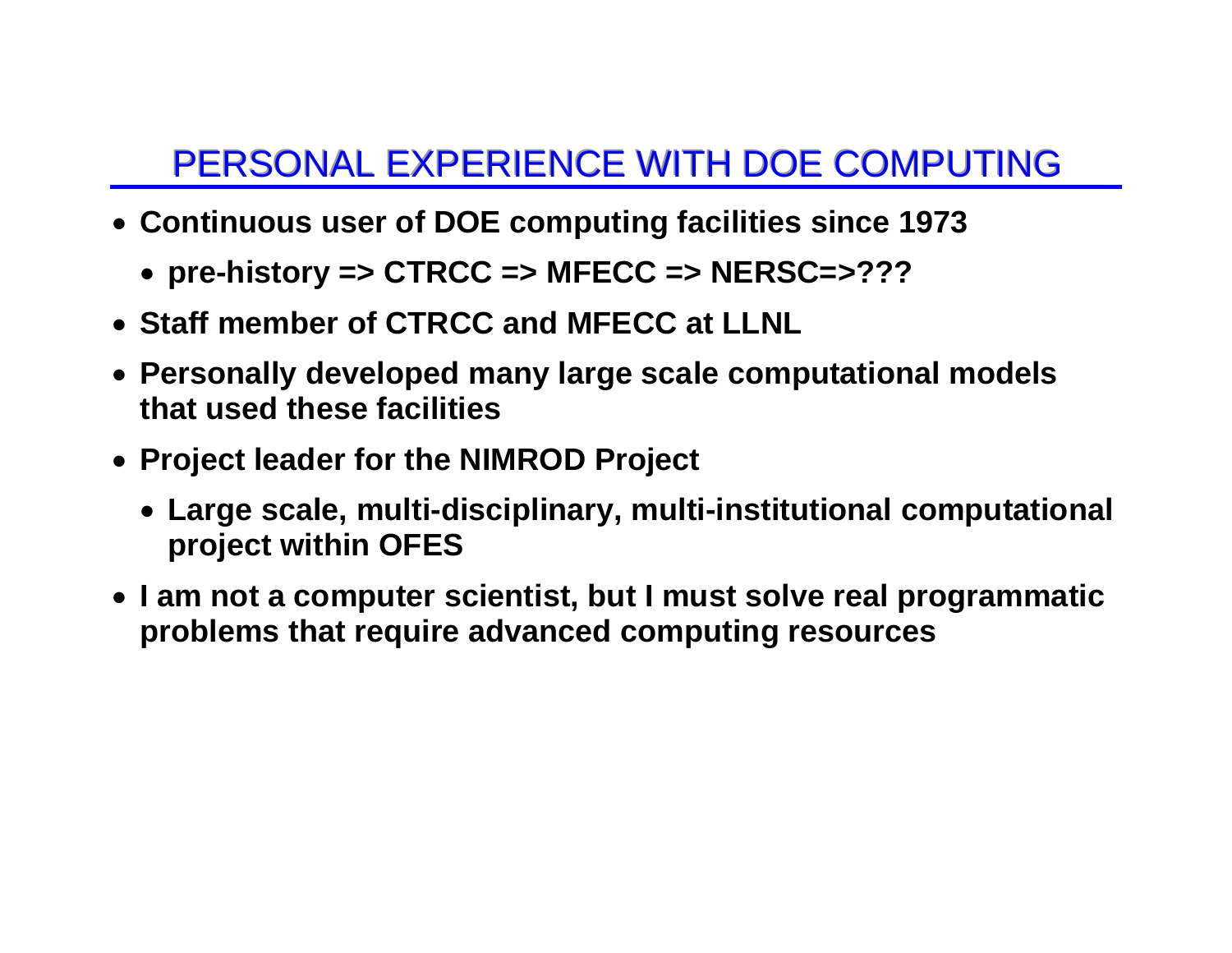# LARGE SCALE COMPUTING AND THE OFES MISSION

- *The mission of the U.S. Fusion Energy Sciences Program is to advance plasma science, fusion science, and fusion technology -- the knowledge base needed for an economically and environmentally attractive fusion energy source.*
- **Fusion plasmas present an extreme scientific challenge** 
	- **The fundamental laws of physics are known, but the collective nonlinear dynamical behavior is very complicated**
	- **Dynamics characterized by extreme separation of space and time scales, and extreme anisotropy**
	- **Science problems are as challenging as fluid turbulence**
- **Scientific uncertainties can have large impact on program costs**
- **Relevant experiments are very expensive**
- **Realistic simulation using large scale computing is cost effective**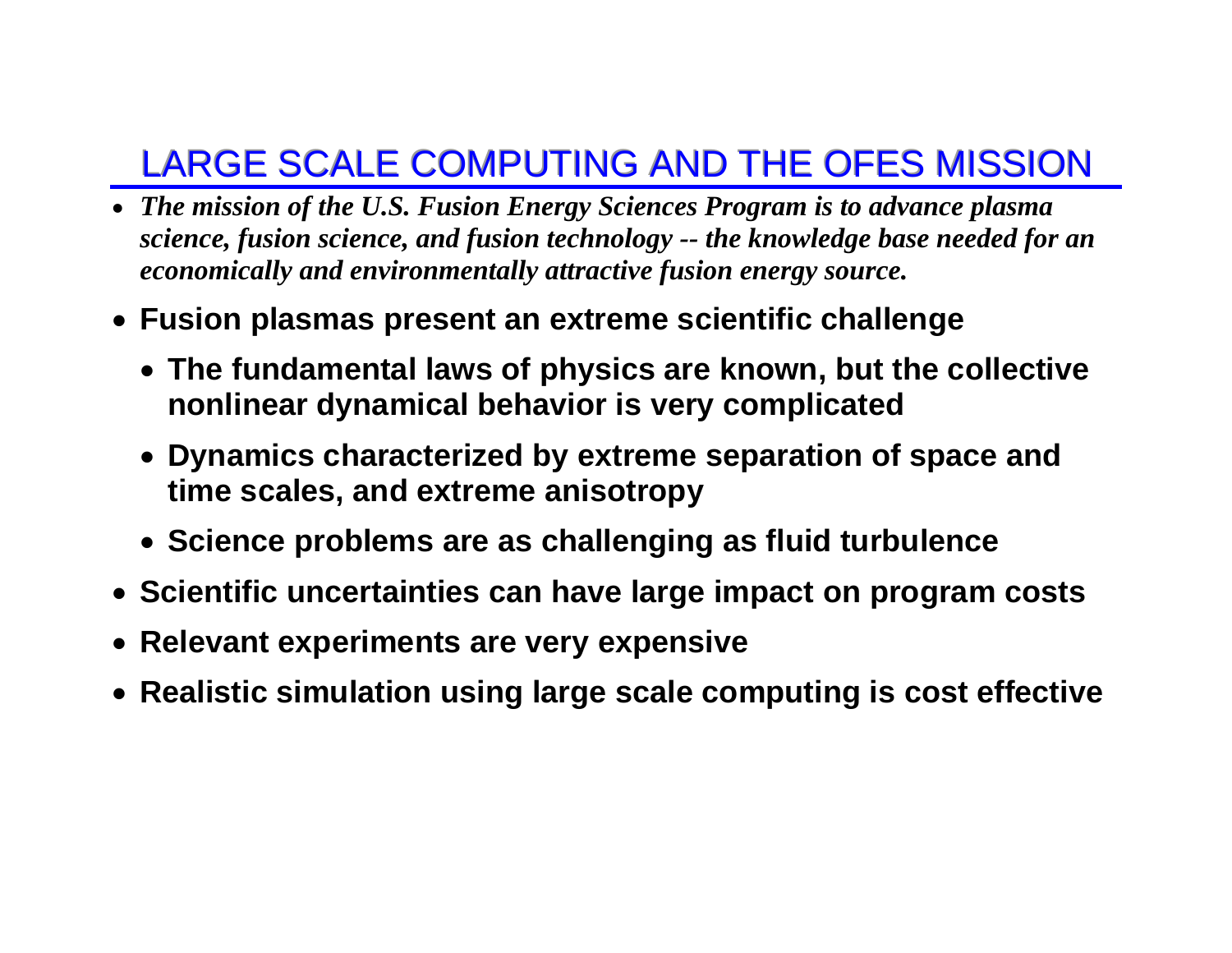#### IMPORTANCE OF REALISTIC SIMULATION

- **Advanced fusion experiment will cost ~ \$2-10 B**
- **Cost proportional to volume:** *\$* **<sup>~</sup>***V*
- **Power density proportional to square of max. pressure:** *P***/***V* **<sup>~</sup>**  $p^2_{max}$

 $\rightarrow$  \$ ~ 1/  $p^2_{\text{max}}$  for fixed *P* and *B* (engineering constraints)

• **Physics uncertainties (eg., neo-classical tearing modes) limit max. pressure to ~ 2/3**  $p_{\text{max-theoretical}}$ 

*Uncertainties in nonlinear physics account for ~ 1/2 the cost of advanced fusion experiment!* 

*Predictive fluid simulation with realistic parameters has high leverage to remove this uncertainty*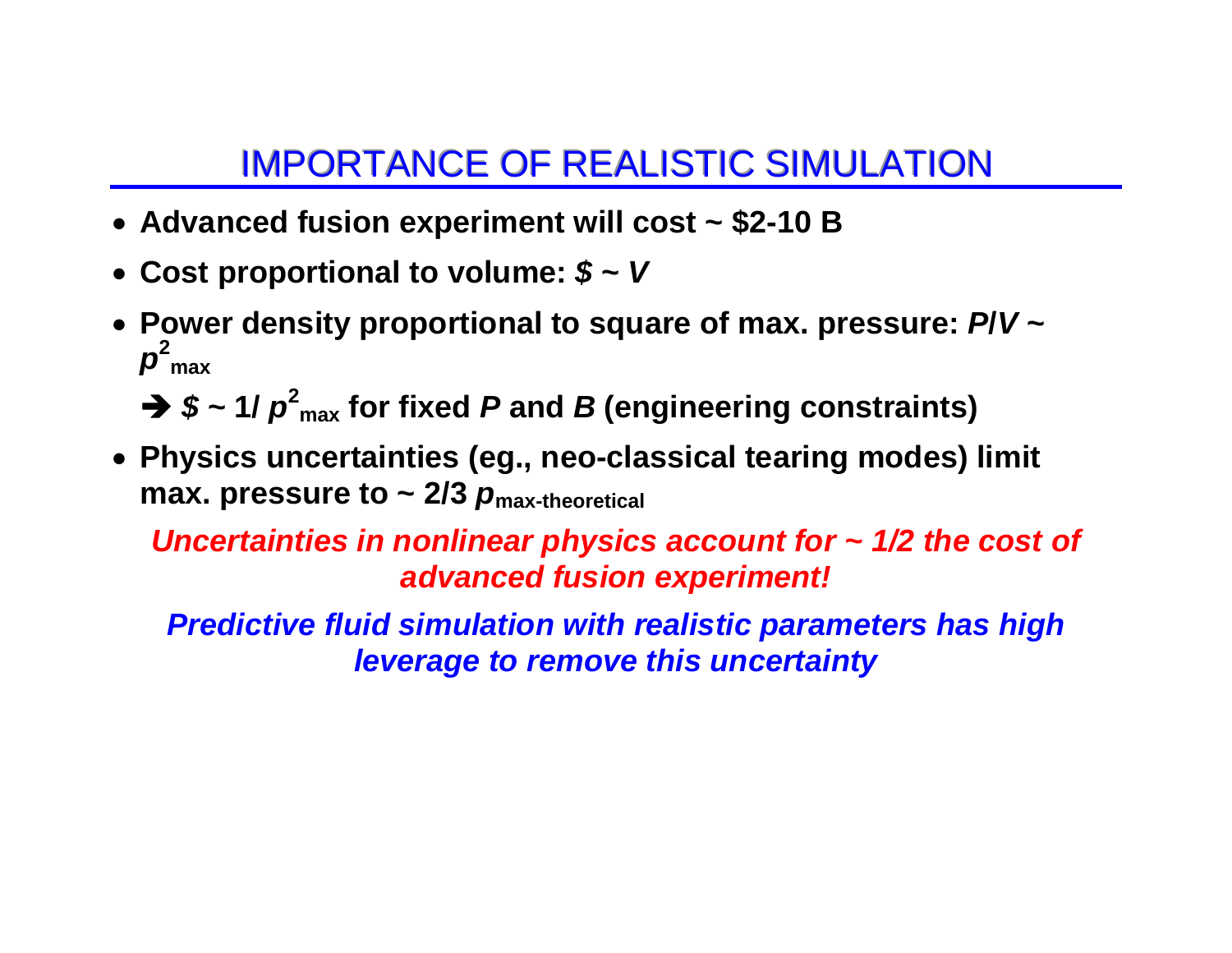# CENTRALIZED COMPUTING STARTED WITH FUSION

- **Fusion is a decentralized program**
- **In the 1970s it was recognized that the required simulation capability could only be obtained with a centralized computer center and high speed long distance networking** 
	- **Reduced duplication of effort, eliminated institutional monopolies, facilitated collaborations**

#### *It was revolutionary!*

- **This model has been subsequently adopted by other programs and other agencies**
- **Evolved into the present DOE computing environment**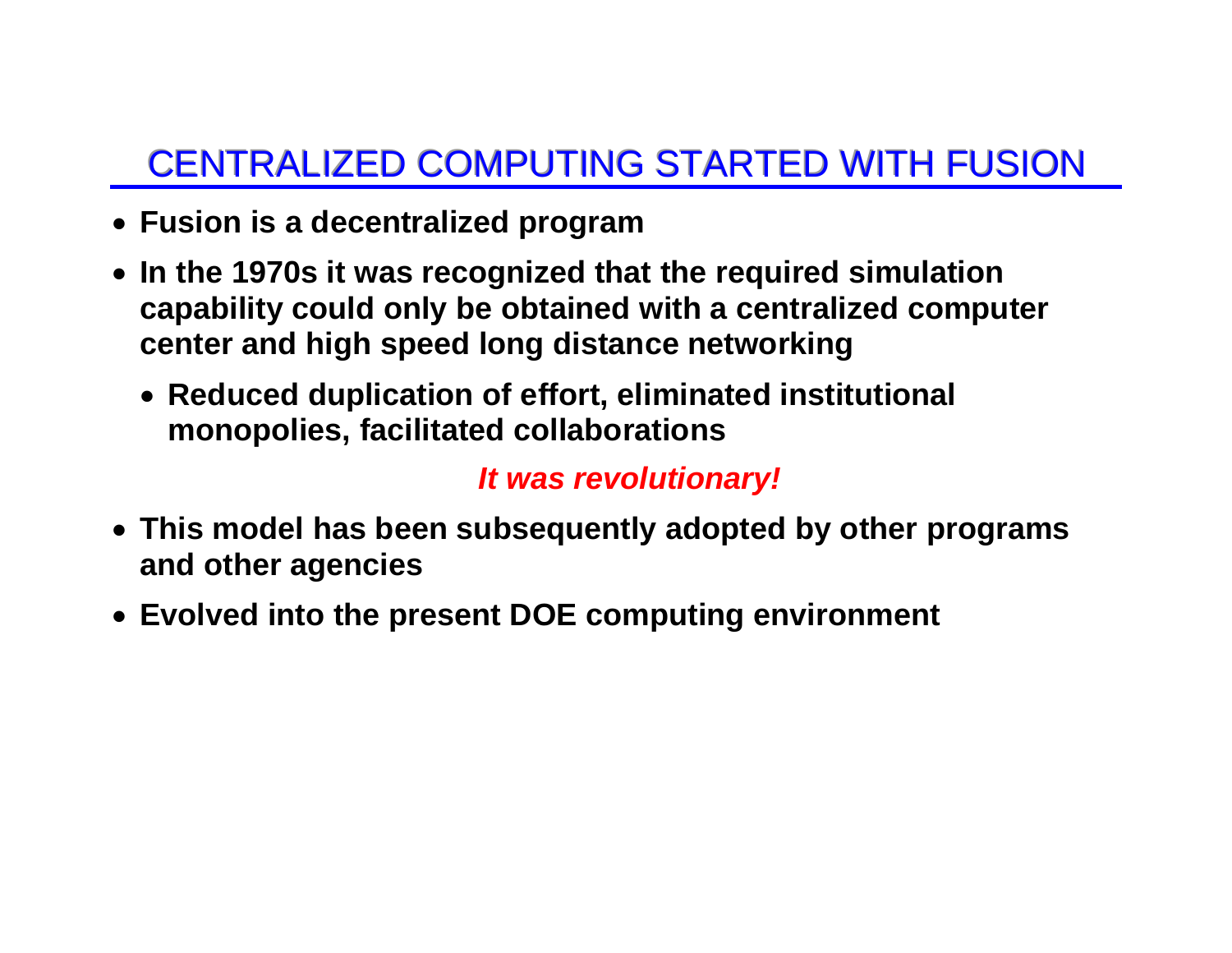#### IMPORTANT FUSION PROBLEMS NOT REQUIRING SUPERCOMPUTING

- **Programmatically important, but not requiring the most advanced computing facilities** 
	- *Equilibrium***: static balance between magnetic and pressure forces in experimental geometry (solving a complicated PDE)**
	- *Stability***: Is the equilibrium stable to small displacements? (solving a complicated eigenvalue problem)**
	- *Transport***: diffusion of mass and energy in response to microscopic processes (solving a time dependent PDE)**

*The majority of fusion computing problems do not require the most advanced supercomputers* 

### ESSENTIAL PROBLEMS REQUIRE SUPERCOMPUTING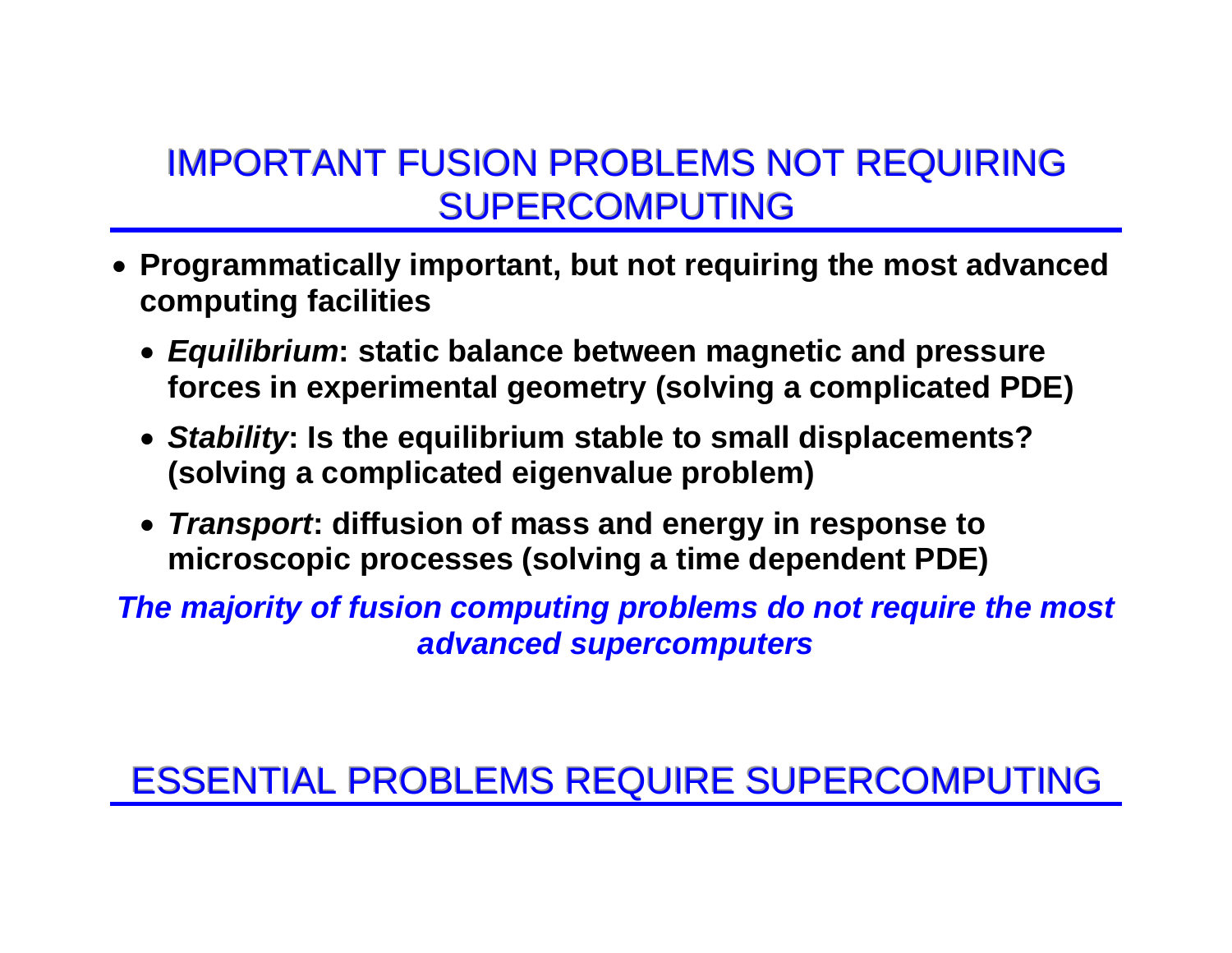- **Problems whose solution is essential to the OFES mission:** 
	- *Turbulent transport***:** 
		- **Computing diffusion coefficients from first principles => a fundamental understanding of the basic confinement properties of fusion plasmas**
	- *Long time scale fluid dynamics* **(extended MHD):** 
		- **Nonlinear evolution of slowly evolving plasma instabilities => a fundamental understanding of consequences of operating near stability boundaries**

*These problems require the largest, fastest supercomputers imaginable!*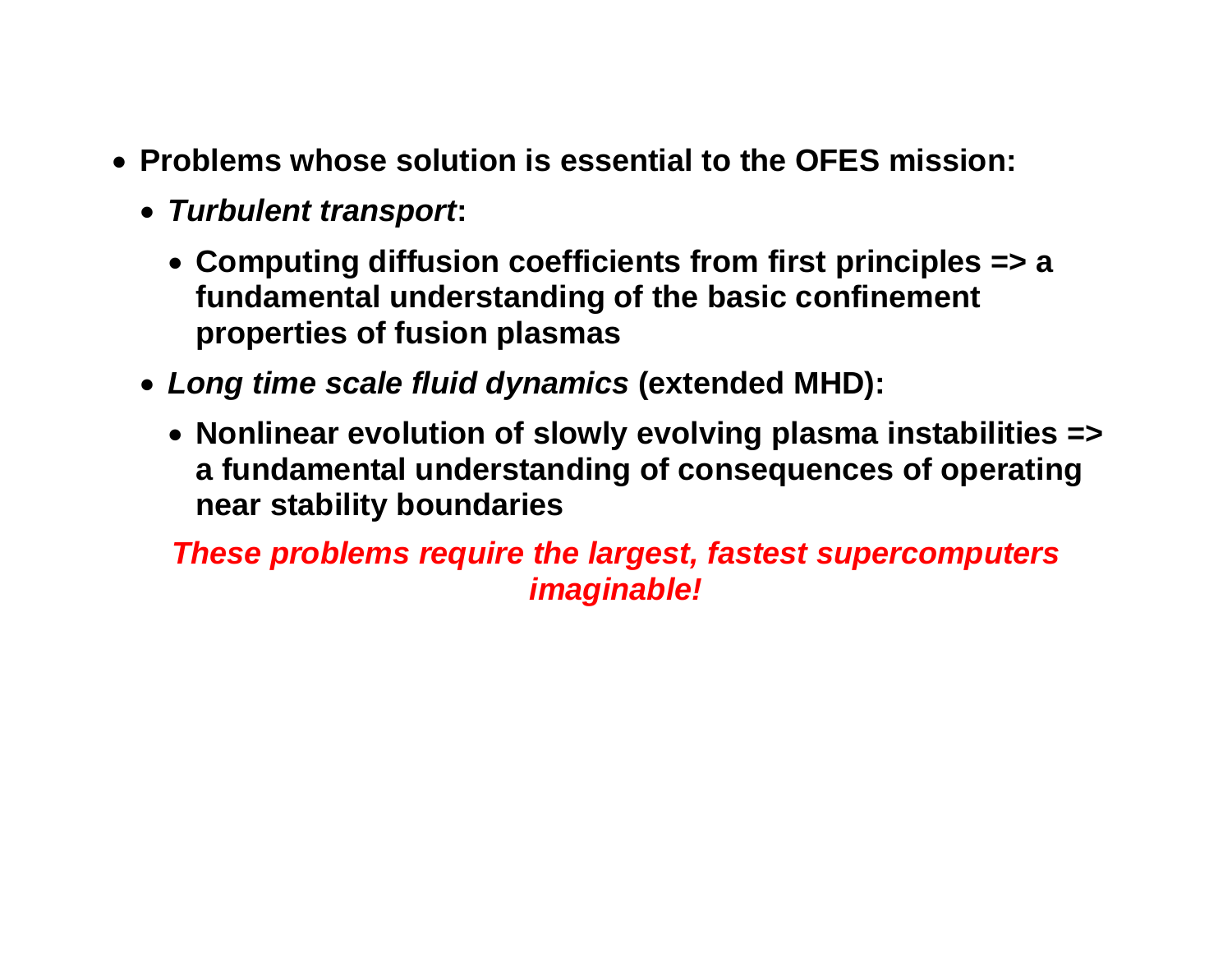# CHARACTERISTICS OF FUSION COMPUTING

- **The important fusion problems are time dependent, and therefore 4-dimensional**
- **They require many thousands of time steps**
- **Often a large, ill-conditioned linear algebra problem must be solved at each time step**
- **Parallelization can be applied to the 3 spatial dimensions**
- **Parallelization** *cannot* **be applied to time** 
	- **Prohibited by causality**

*Programmatically important fusion problems are not optimally suited to massive parallelization!*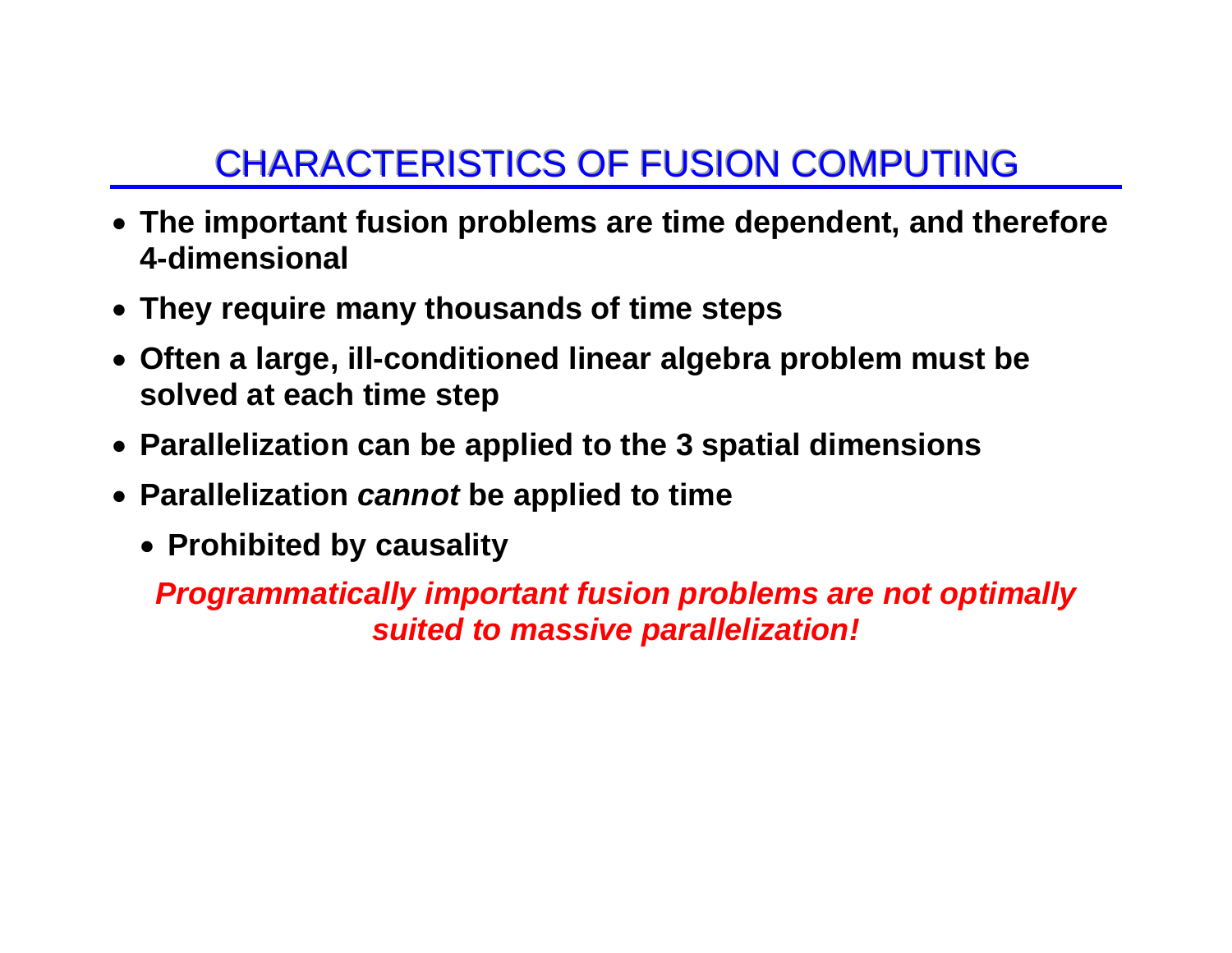### FACTORS AFFECTING FUSION COMPUTING

- **Ascendancy of massively parallel computer architecture over serial vector machines, and associated conversion costs**
- **Uncertainty in configuration of future computer architecture, and anticipated costs of additional future code conversions**
- **High cost and long time line of individual (***superhero***) code development, and general inaccessibility of resulting codes by the fusion community**
- **Increasing programmatic importance of physics problems that require extensions of the capability of existing computational tools**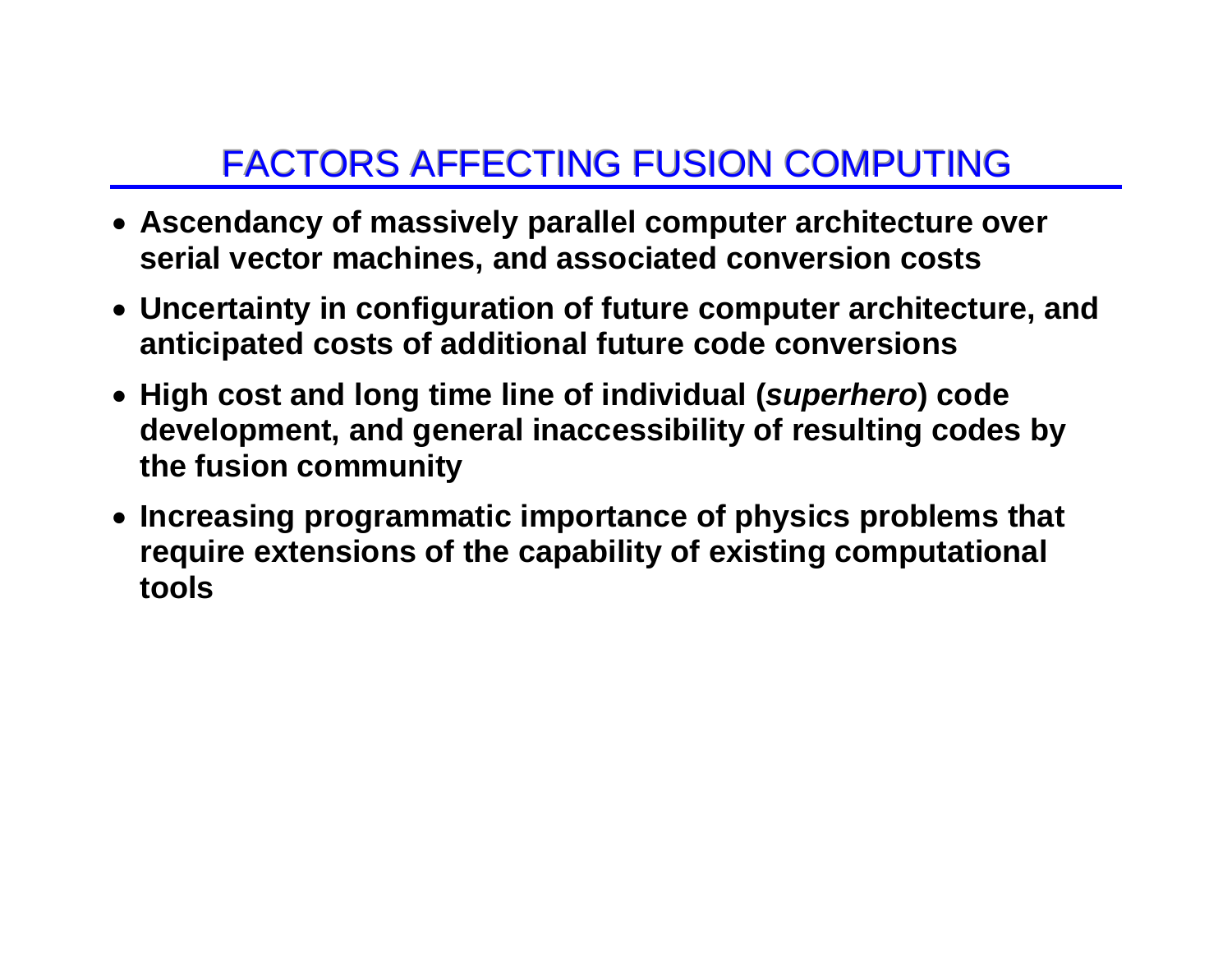### NEEDS OF FUSION COMPUTING

- **The need to lower the future cost of application development, maintenance, and use**
- **The need to implement computational and programming methods that isolate architecture dependencies so that future codes will be more efficiently adapted to evolving new architectures**
- **The need to make applications codes more readily available to, and usable by, the overall fusion science community**
- **The need for advanced simulation codes to address physics problems of immediate programmatic interest**

*OFES responded with Project-based Computing*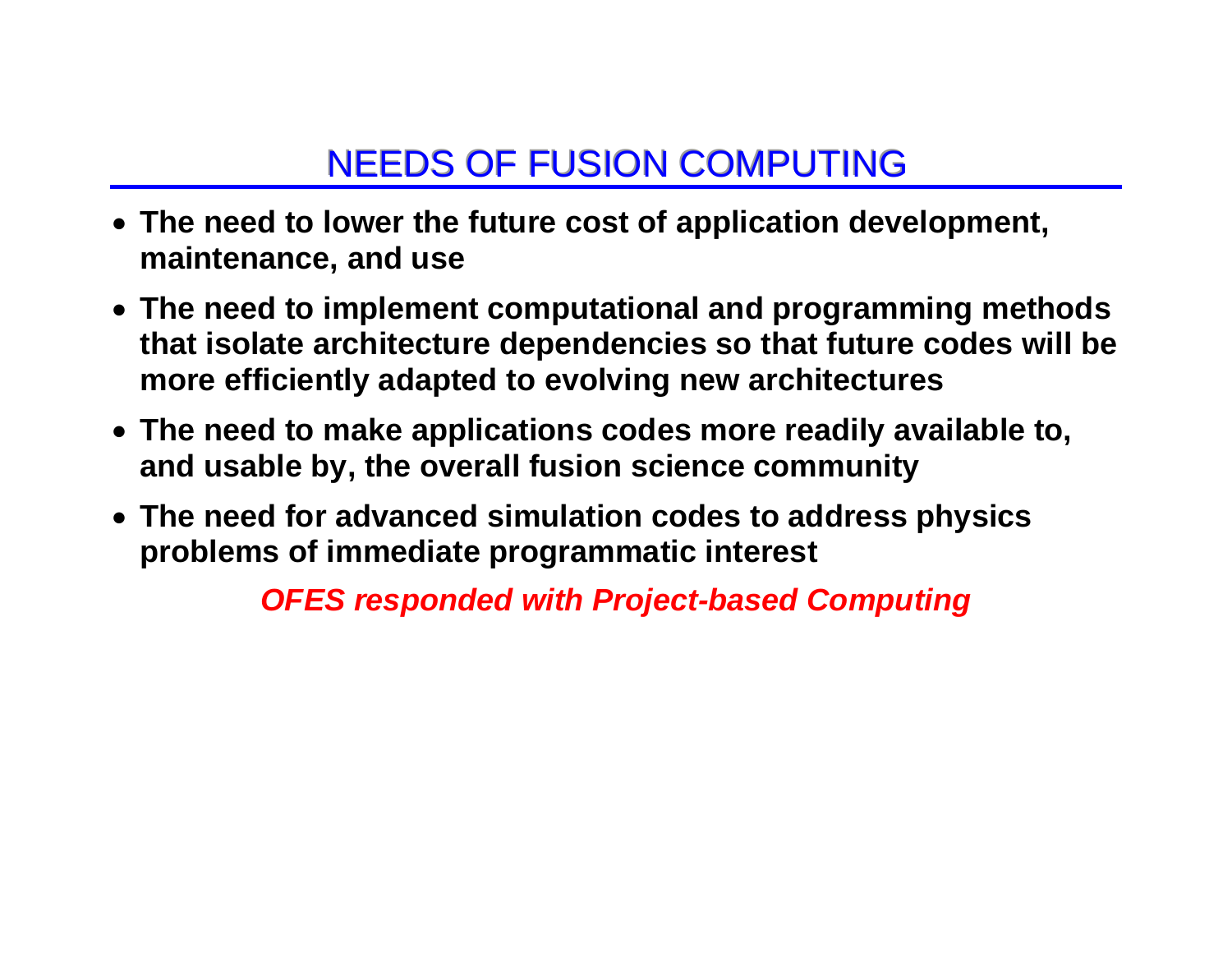### PROJECT-BASED COMPUTING

- **The** *old* **way: Code development by individual researcher (the Superhero):** 
	- **Individual or institutional monopolies**
	- **Non-portable, unreadable, inflexible, non-maintainable code**
	- **Eventually required expensive rewriting**
- **The** *new* **way: Code development by inter-disciplinary, multiinstitutional team** 
	- **Publicly available (including source), no monopolies**
	- **Extensible, modular, portable, maintainable code**

*Need for centralized facilities that not only provide high quality CPU cycles, but that also facilitate project function*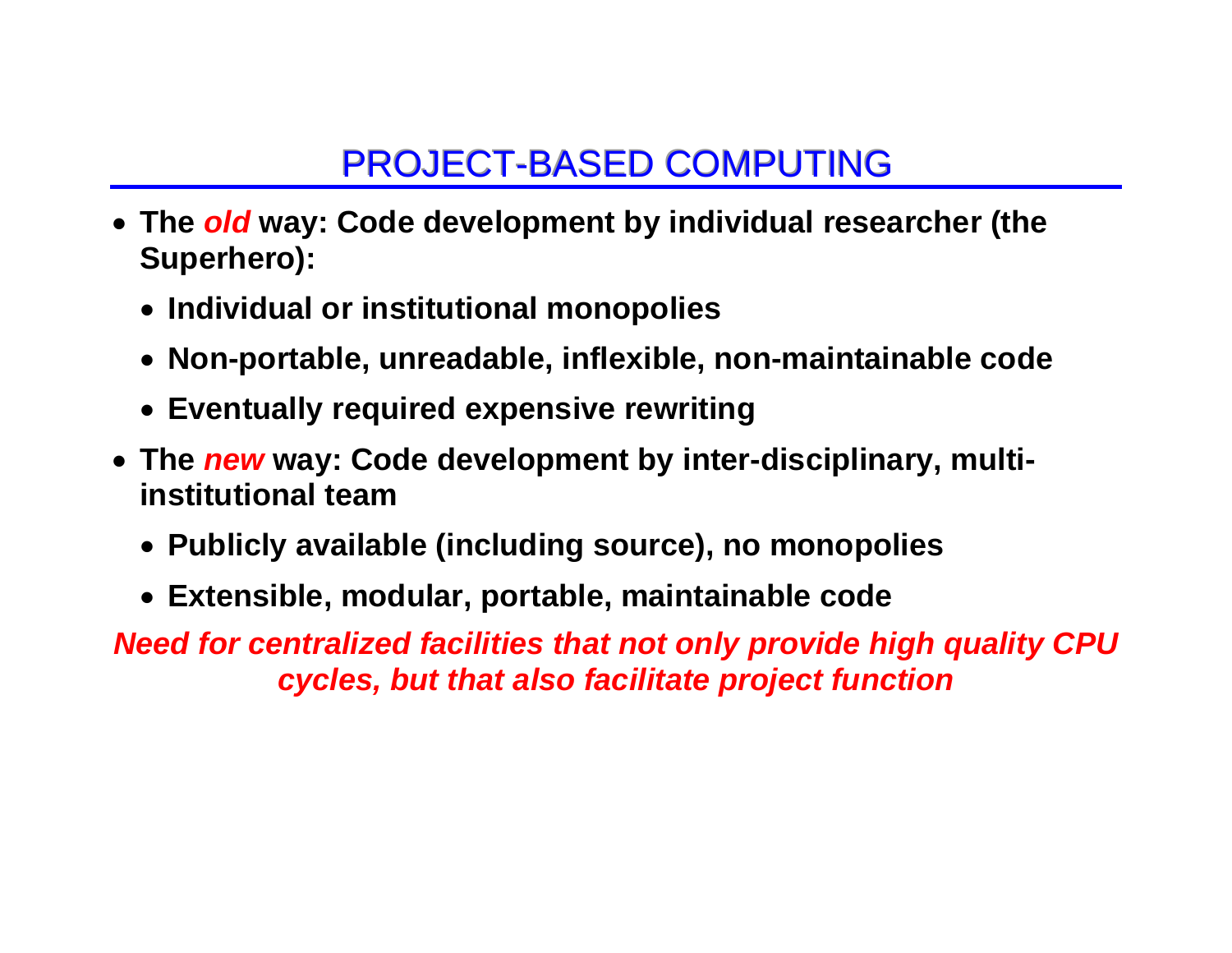#### EXAMPLE: THE NIMROD PROJECT

*The vision of the NIMROD project is to provide the magnetic fusion research community with a useful and widely available computational tool that can be applied to obtain a predictive understanding of the nonlinear dynamics of the most modern and expensive fusion experiments.* 

- **The NIMROD project represents a** *new paradigm* **for fusion computing because:** 
	- **It seeks to solve the critical nonlinear physical problems facing the fusion program within a user-friendly, widely available, self-contained structure that allows interaction with commonly available analysis tools and experimental data bases; and,**
	- **It aims not only to provide this advanced computational capability, but also to change fundamentally the way that capability is developed, deployed, and maintained within the fusion program.**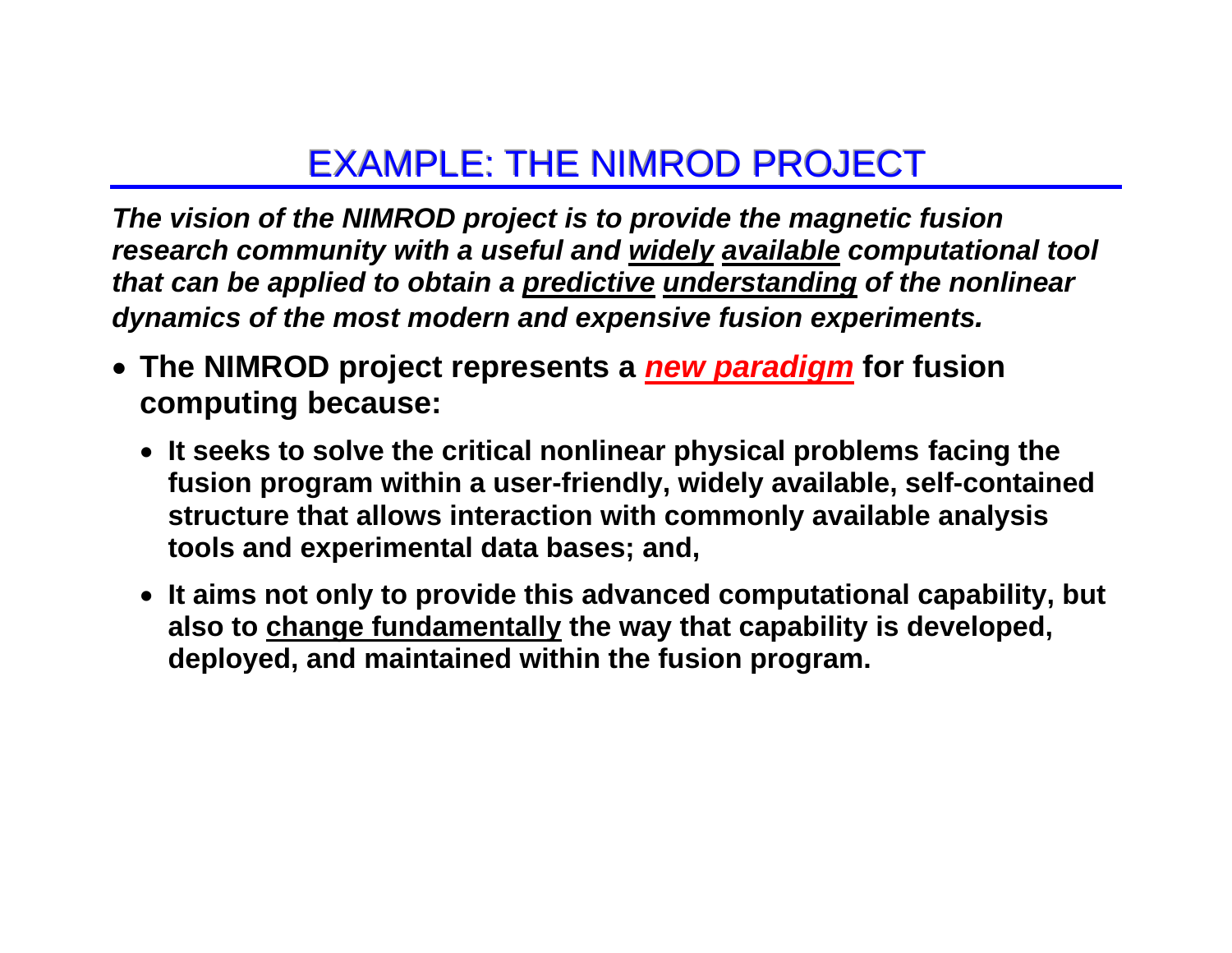#### THE NIMROD CODE SYSTEM

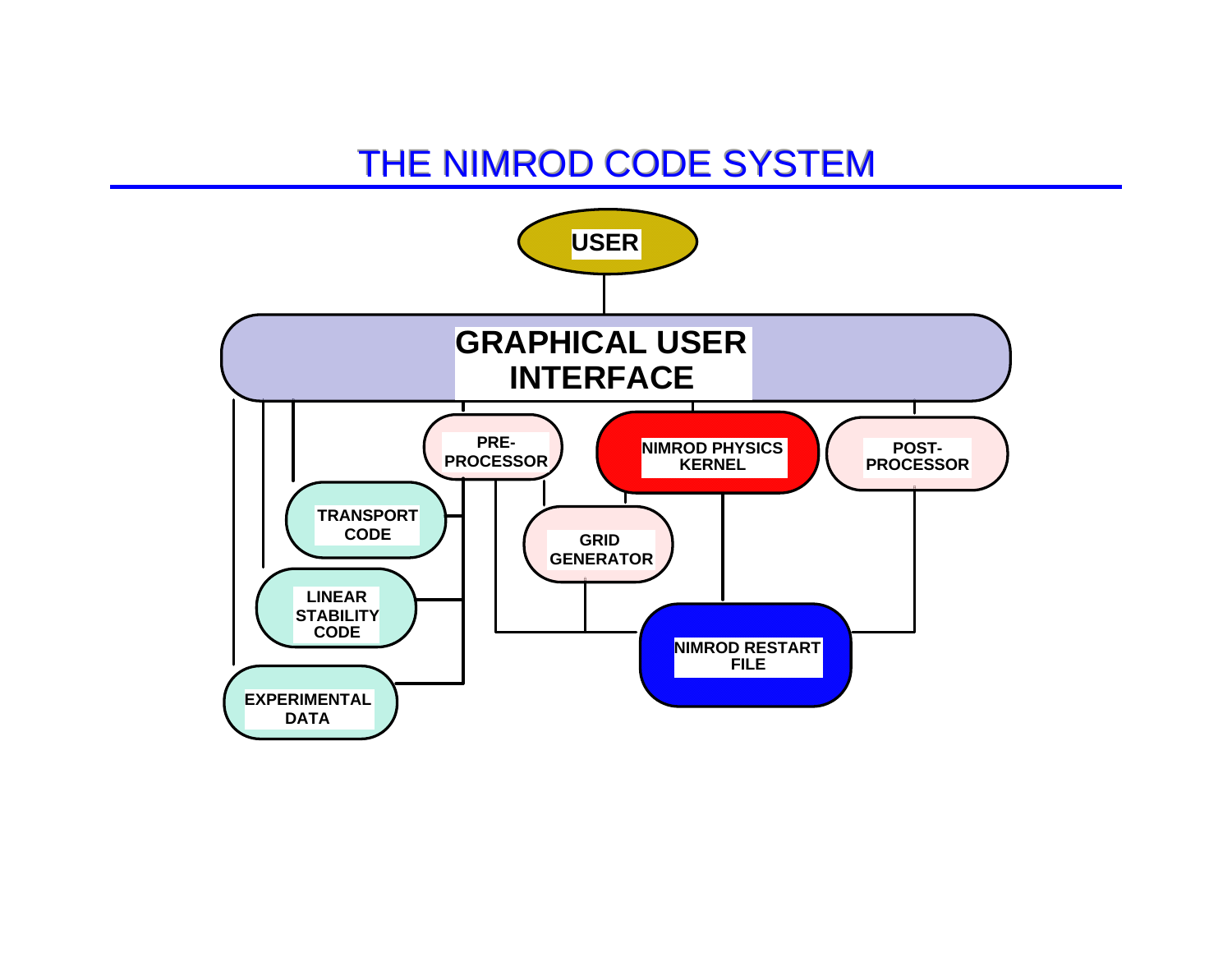### A NIMROD PHYSICS CALCULATION

- **Time-dependent, nonlinear evolution of a slowly growing, nonideal MHD instability at large Reynolds' number (***<sup>S</sup>* **~ 106)**
- **Computed on T3E at NERSC:** 
	- **8 dependent variables on 49,252 vertices**
	- **154 PEs**
	- **40,870 time steps**
	- **64,680 CPU hours => 7.38 CPU years**
	- **3.2 months wall clock time**
- **Increasing number of PEs has little effect because of causality**  *This performance is only marginally acceptable*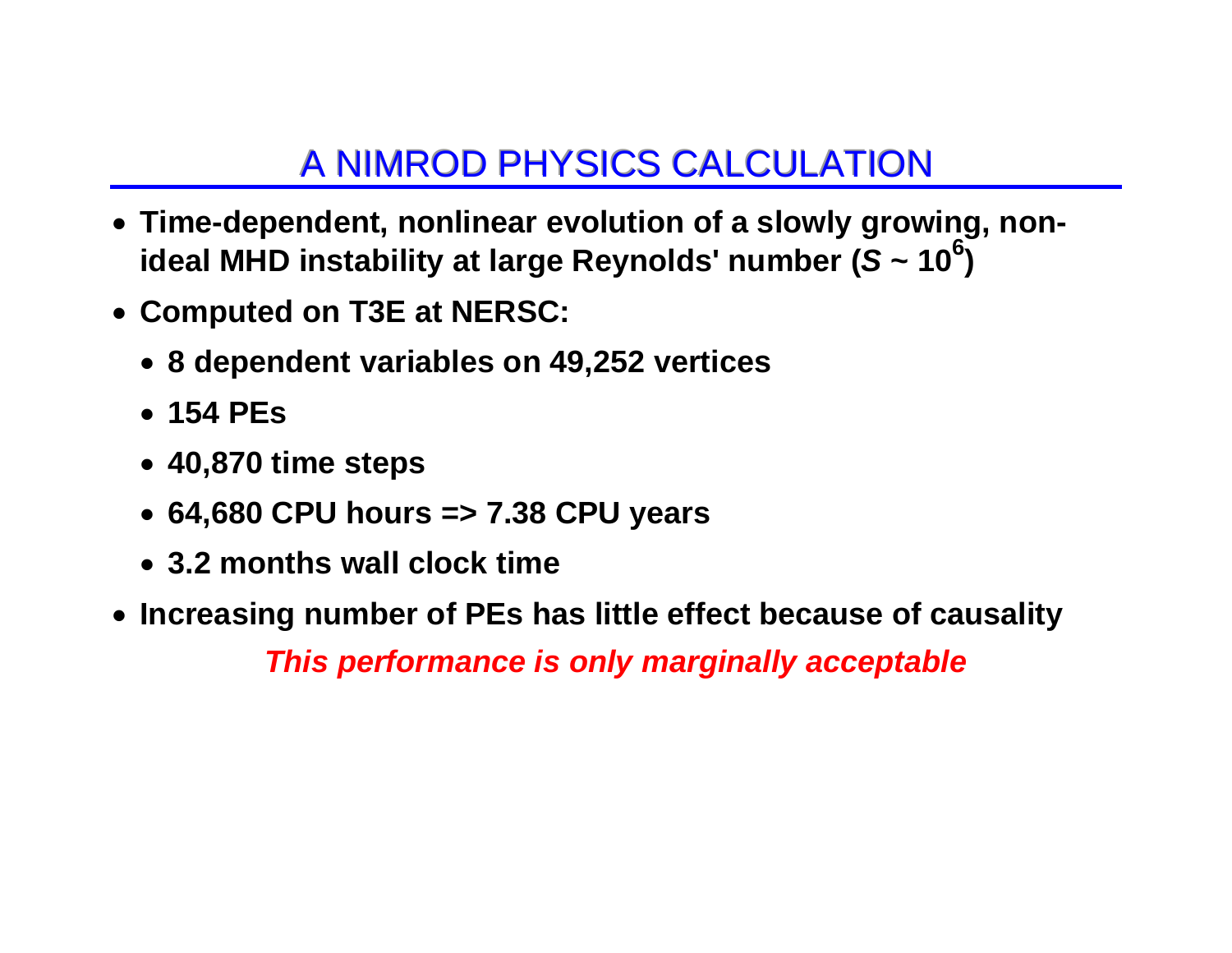#### **DIII-D SHOT 86144**

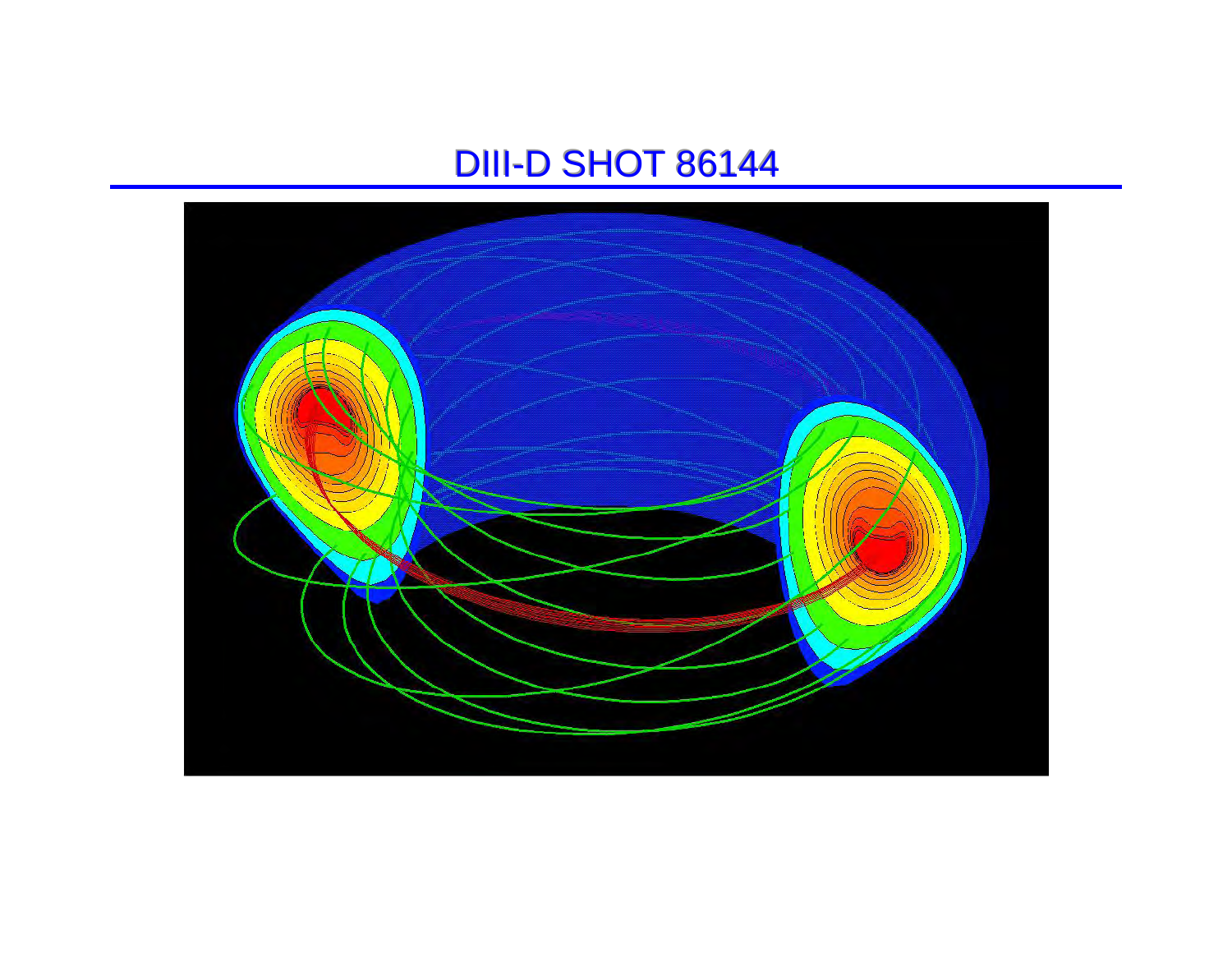# HIGH END NEEDS FOR MISSION PERFORMANCE

- **The largest, fastest systems available (can never be too big, or too fast)**
- **Optimize performance for long runs** 
	- **Specialized systems for time dependent problems?**
	- **Longer residence time for jobs?**
	- **Revisit the MP paradigm?**
- **Maximize memory for large Reynolds' number calculations**
- **Offload smaller jobs to mid-range systems**
- **????**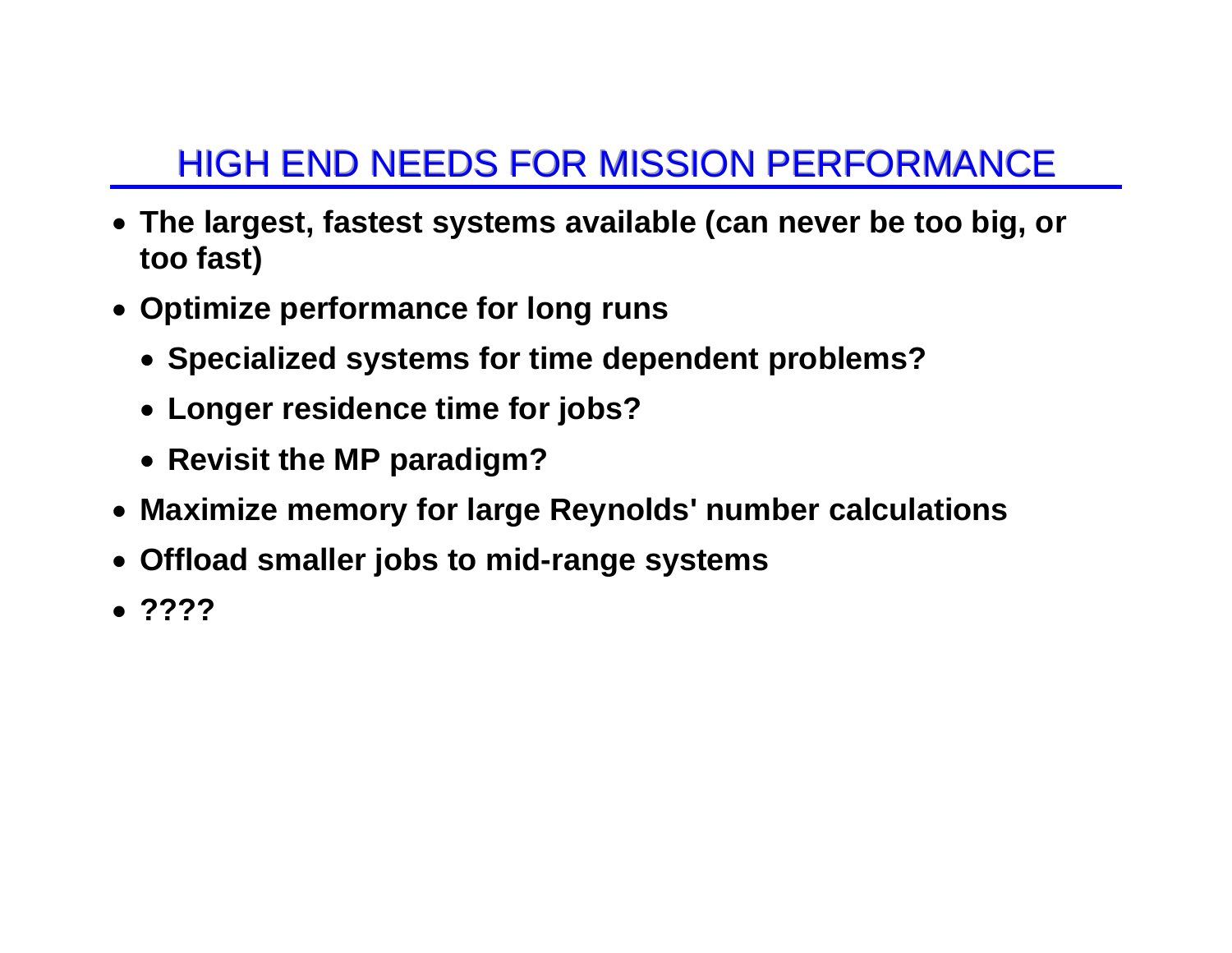# MID-RANGE NEEDS FOR MISSION PERFORMANCE

- **Most fusion computing capacity does not require high-end computing**
- **Lack of generally available mid-range computing systems** 
	- **Beowulf/Linux clusters**
	- **"Tens of dozens" of processors**
	- **Much cheaper than supercomputers, but too expensive for small groups/institutions**

#### *Back to pre-CTRCC computing situation*

- **Needed for debugging, and preparing large problems**
- **These jobs are clogging the queues on present DOE supercomputers**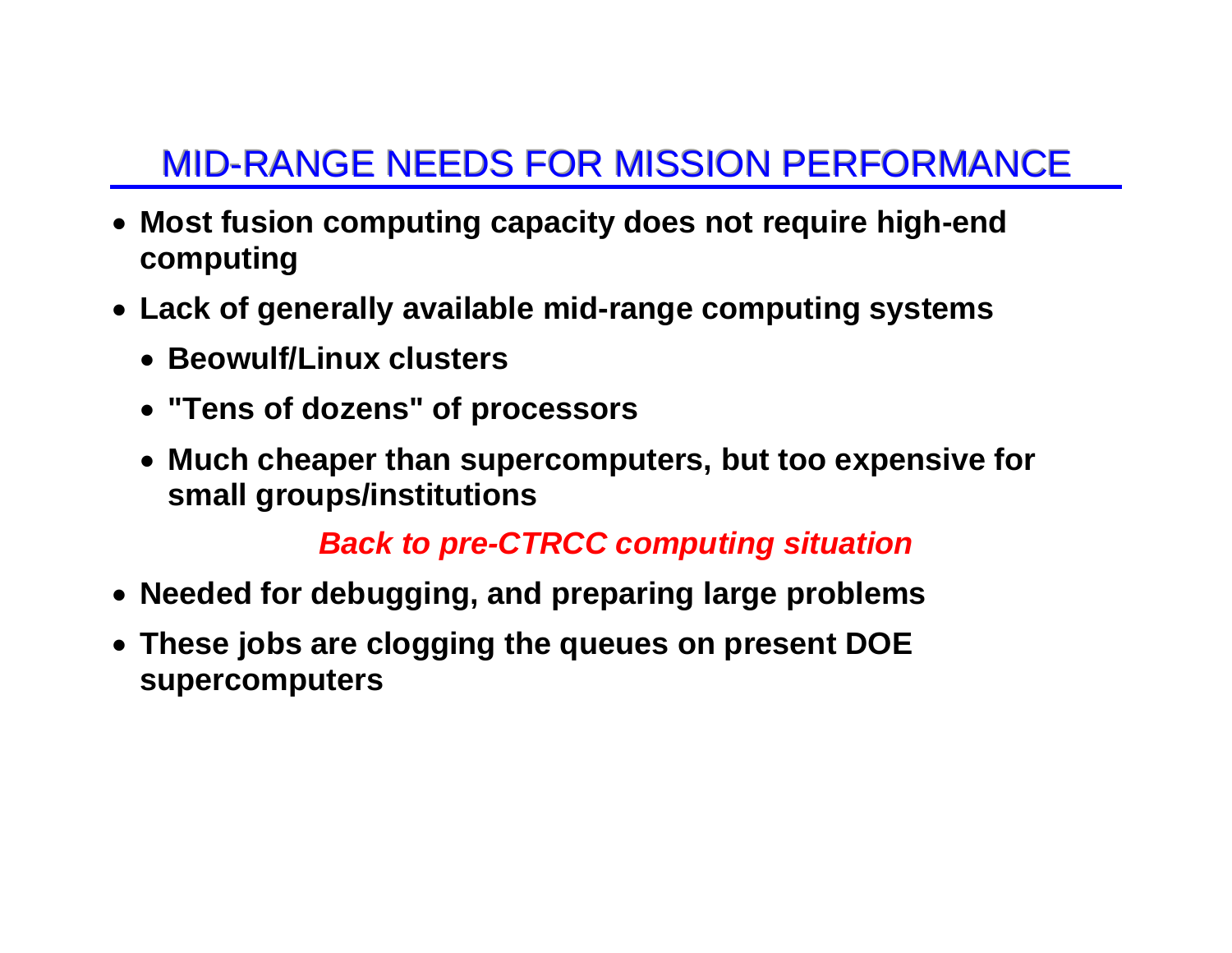# NETWORKING AND OTHER SUPPORT

- **Large data "farms" for archiving data (many Gbytes/run)**
- **Fast networks for transferring data between central and local facilities**
- **Software and hardware to enable team interaction**
- **High end graphics, and the capability to use it remotely (in the real world of firewalls, etc.)**
- **Debugging and performance analysis tools**
- **Mathematical software libraries** 
	- **F90. Don't insist on C++**
- **???**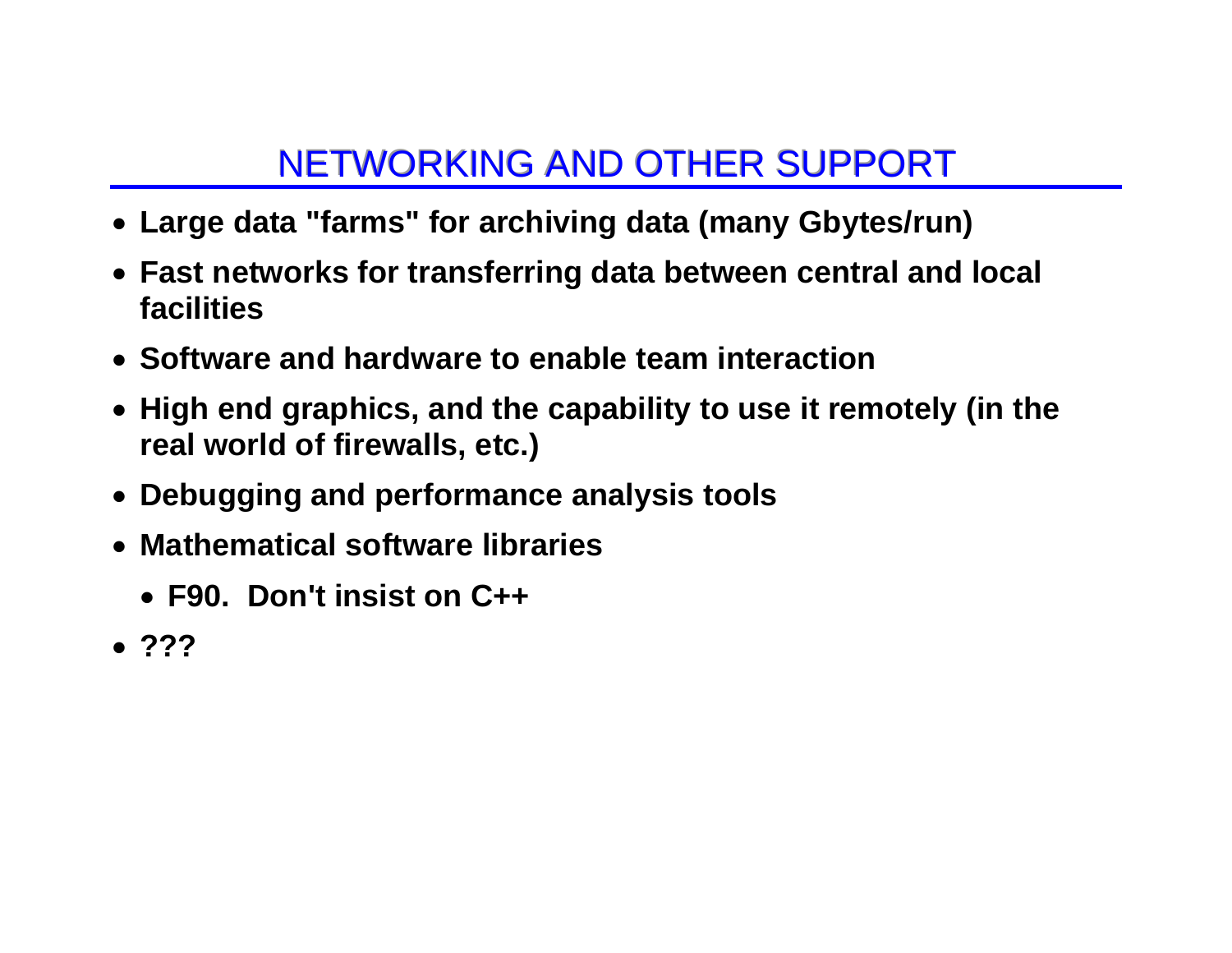# VISION TO SUPPORT THE FUSION MISSION

- **The largest, fastest supercomputer (of course!), but...** 
	- **Configuration optimized for time dependent problems requiring many time steps (inherently sequential)**
	- **Access limited to only the largest, programmatically important problems**
- **Centrally available mid-range computing facility** 
	- **Provide needed capacity for majority of fusion applications, and eliminate institutional monopolies**
	- **Offload jobs from the supercomputer**
- **Storage, networking, communication, and graphics to facilitate code and data comparisons, and enable remote collaborations**